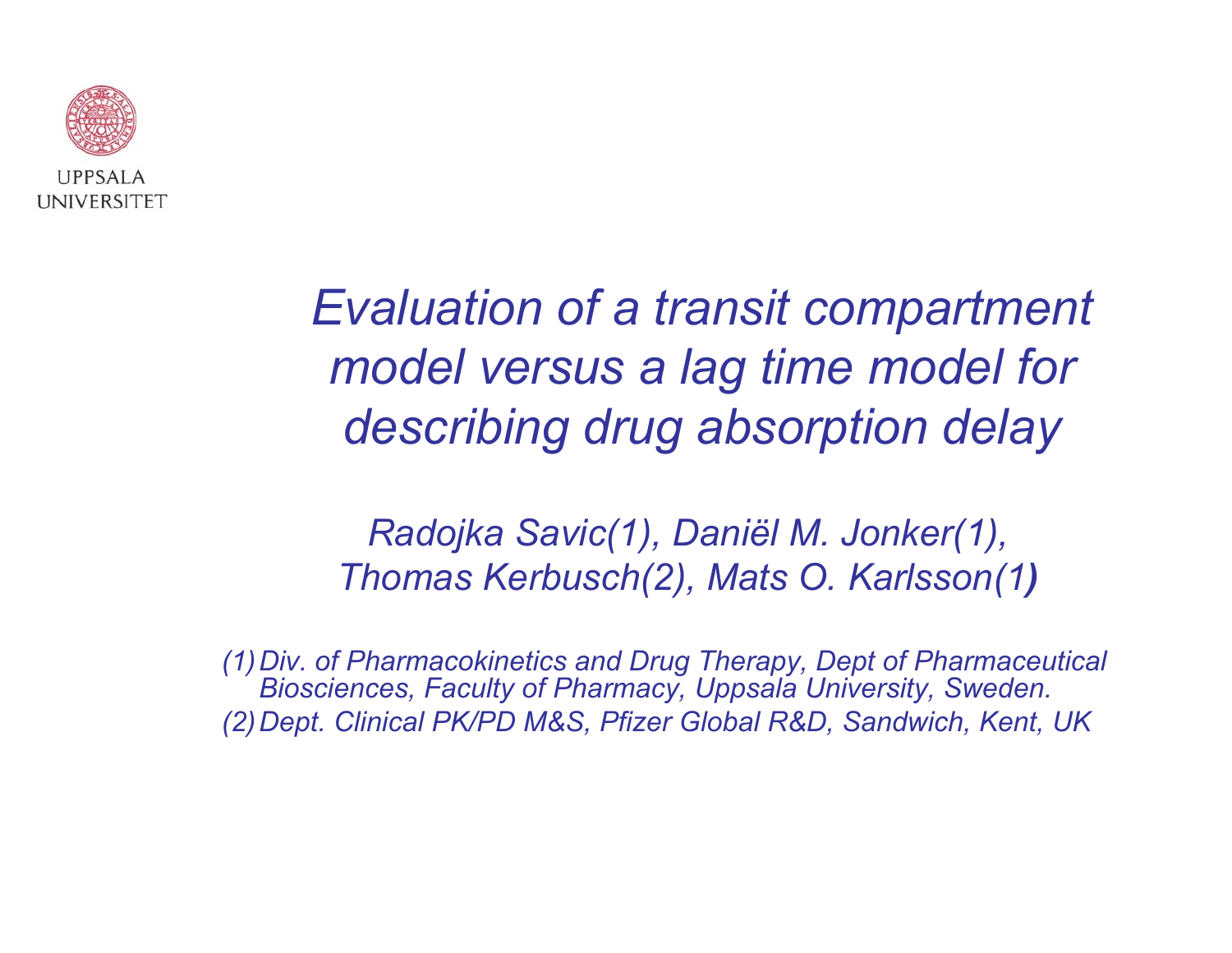

*Absorption delay*

### A delay in the initial appearance of drug in plasma

### *Of interest:*

- **Facilitate modeling of pharmacokinetic profiles**
- $\bullet$ Impact on predicted time-effect profile
- To learn about absorption properties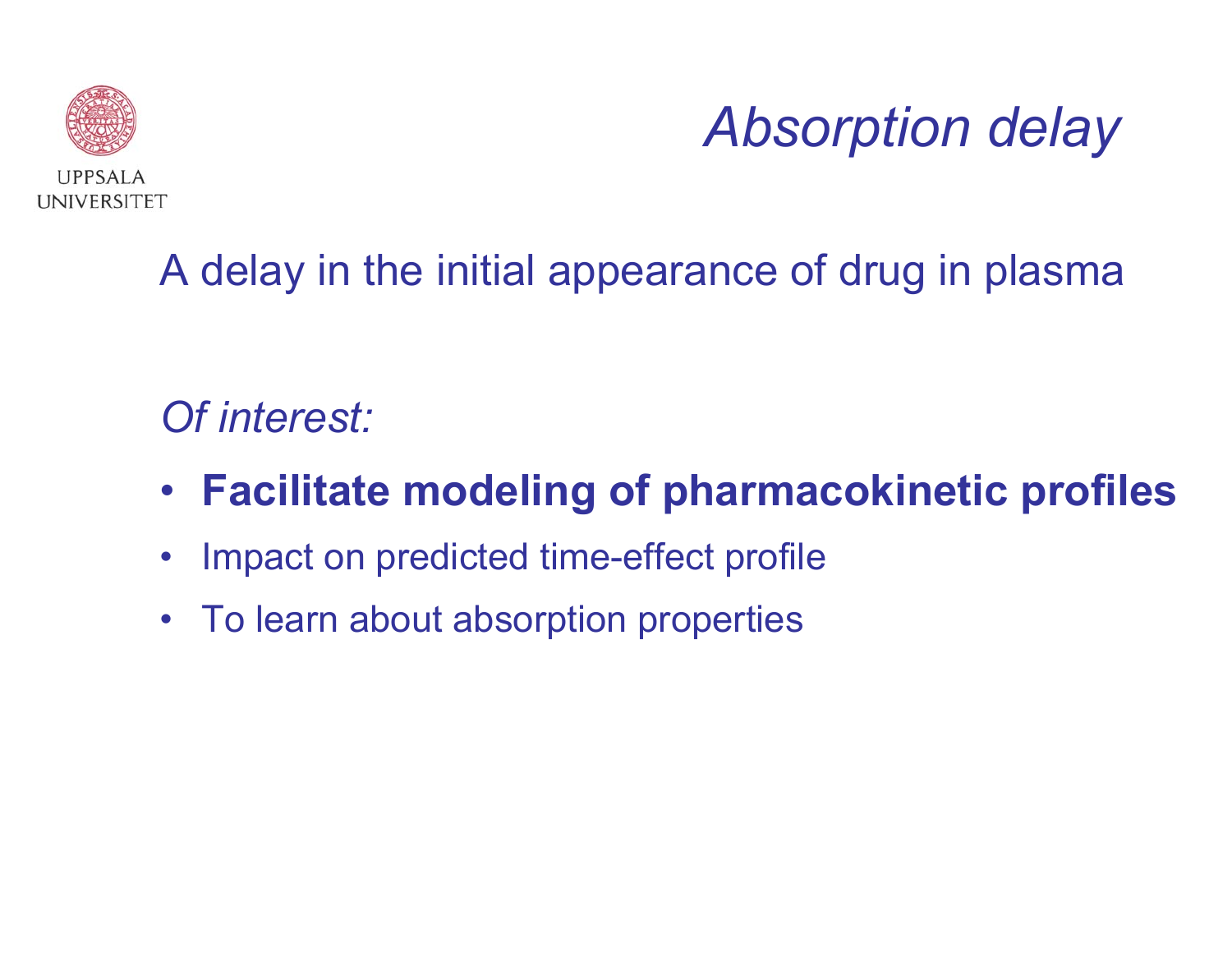

*Absorption delay modelling*

Two models were evaluated:

**1. Lag time model** Estimation of lag time

**2. Transit compartment model** Delay due to passage of drug through a chain of transit compartments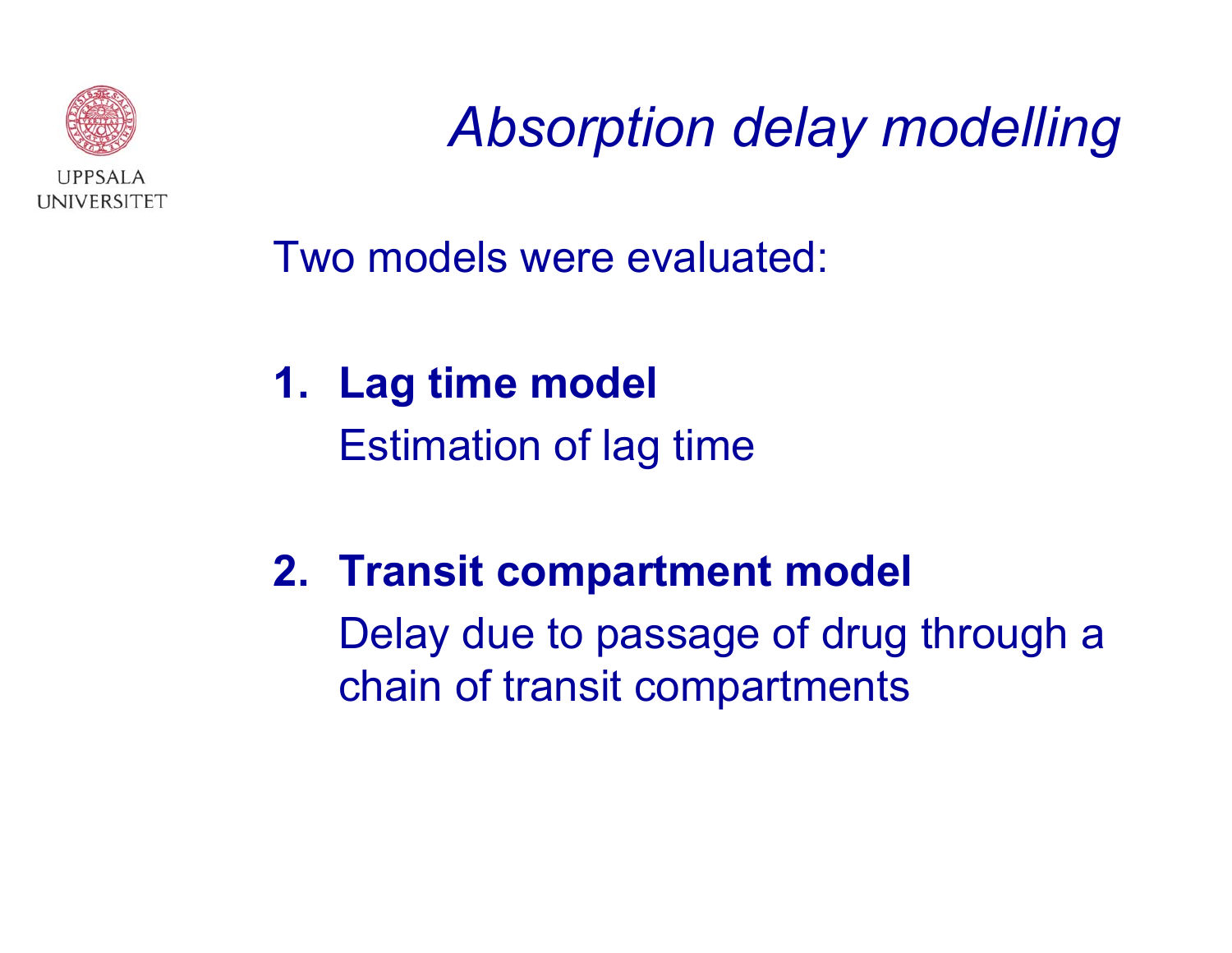

## *Improvement in the fit with a lag time*

![](_page_3_Figure_2.jpeg)

*Shift of the dose time*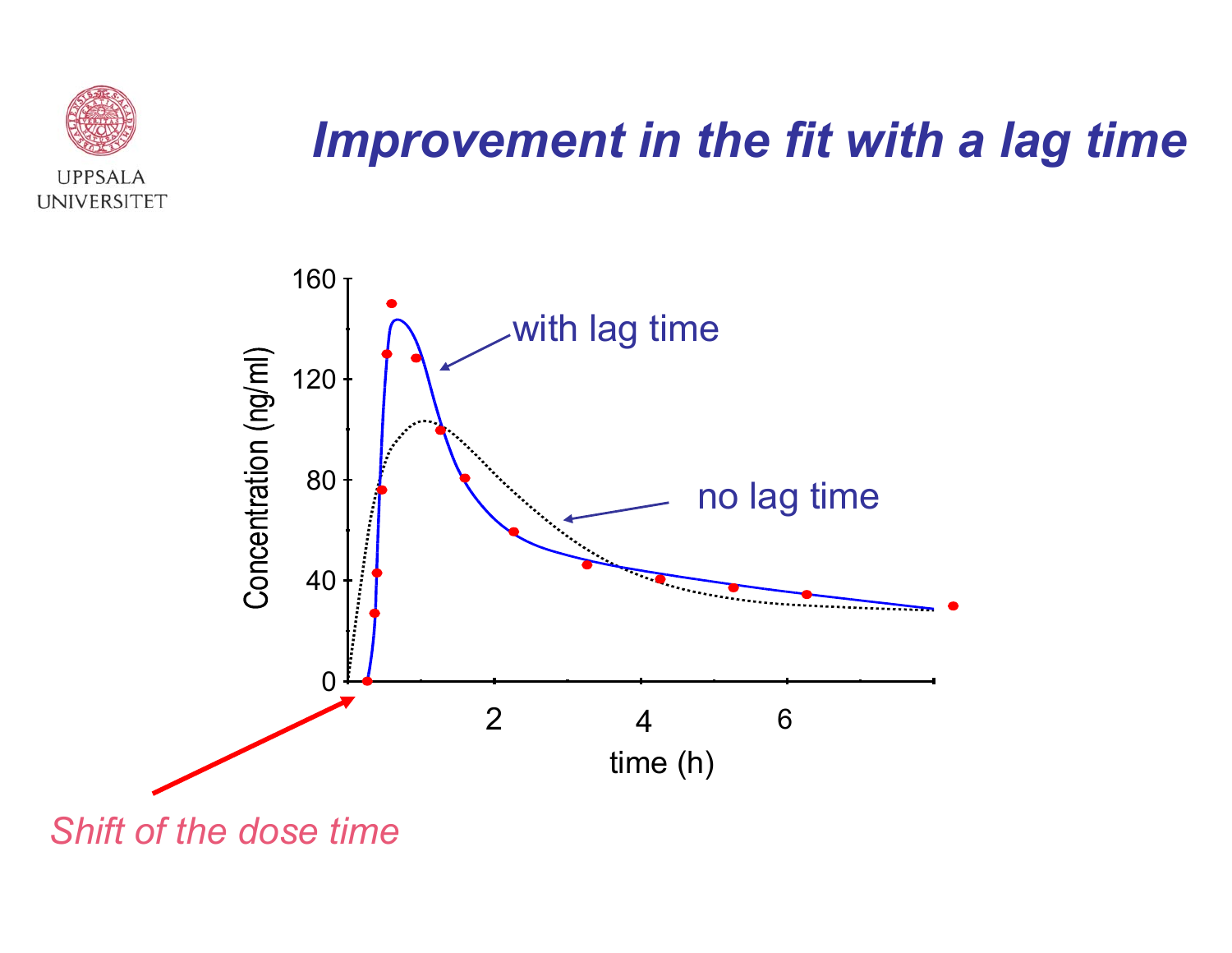![](_page_4_Picture_0.jpeg)

### *Drawbacks with the Lag time model*

![](_page_4_Figure_2.jpeg)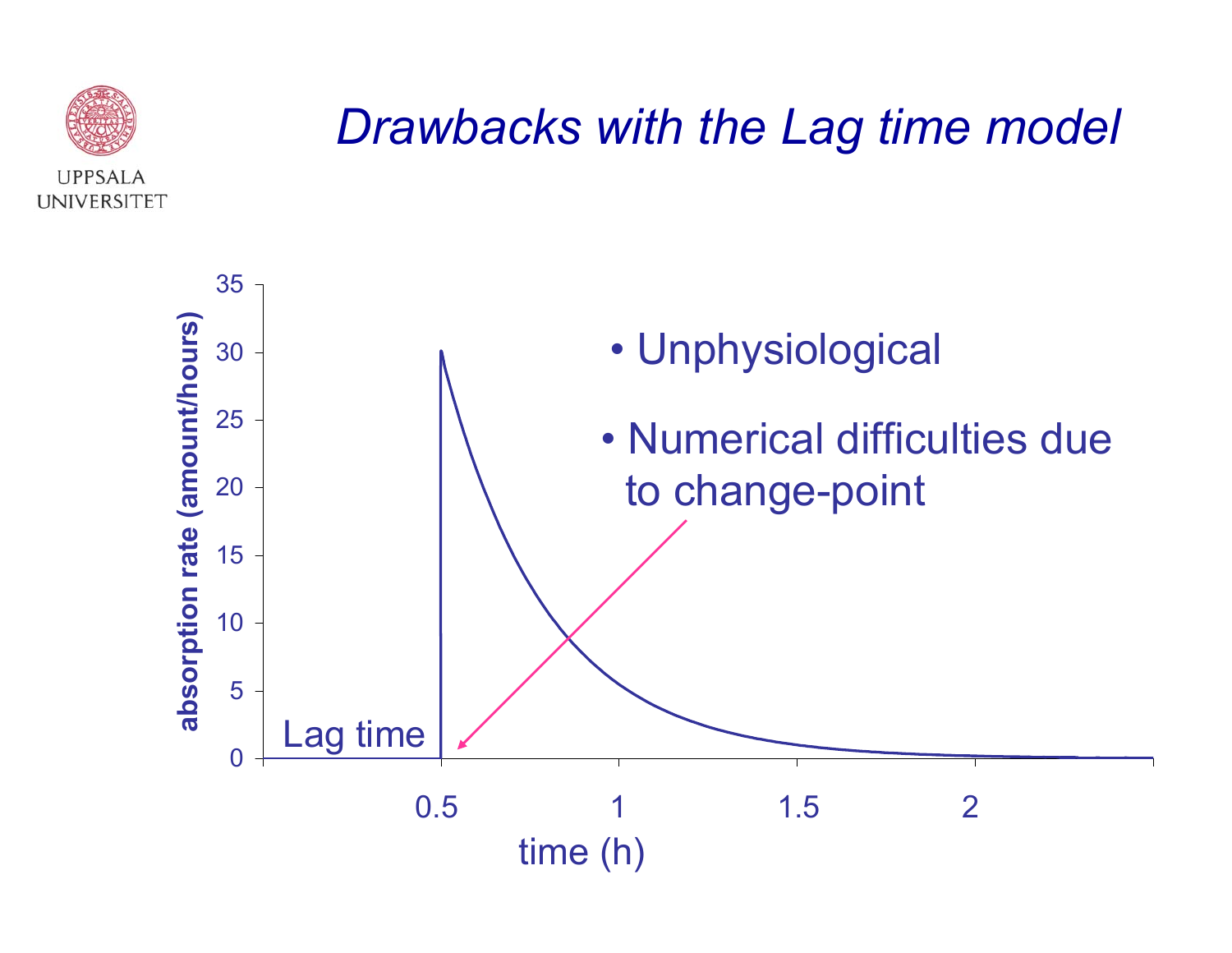![](_page_5_Figure_0.jpeg)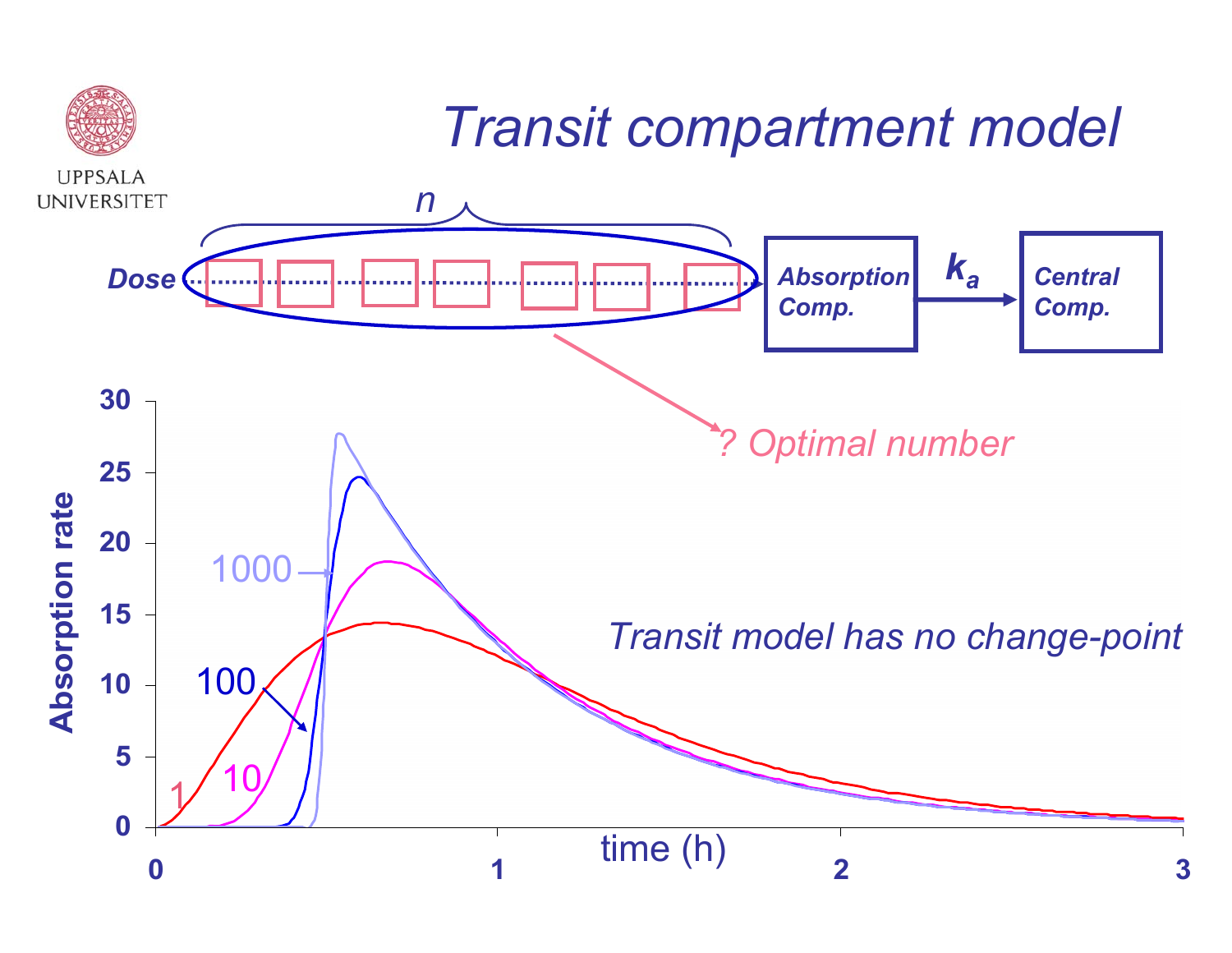![](_page_6_Figure_0.jpeg)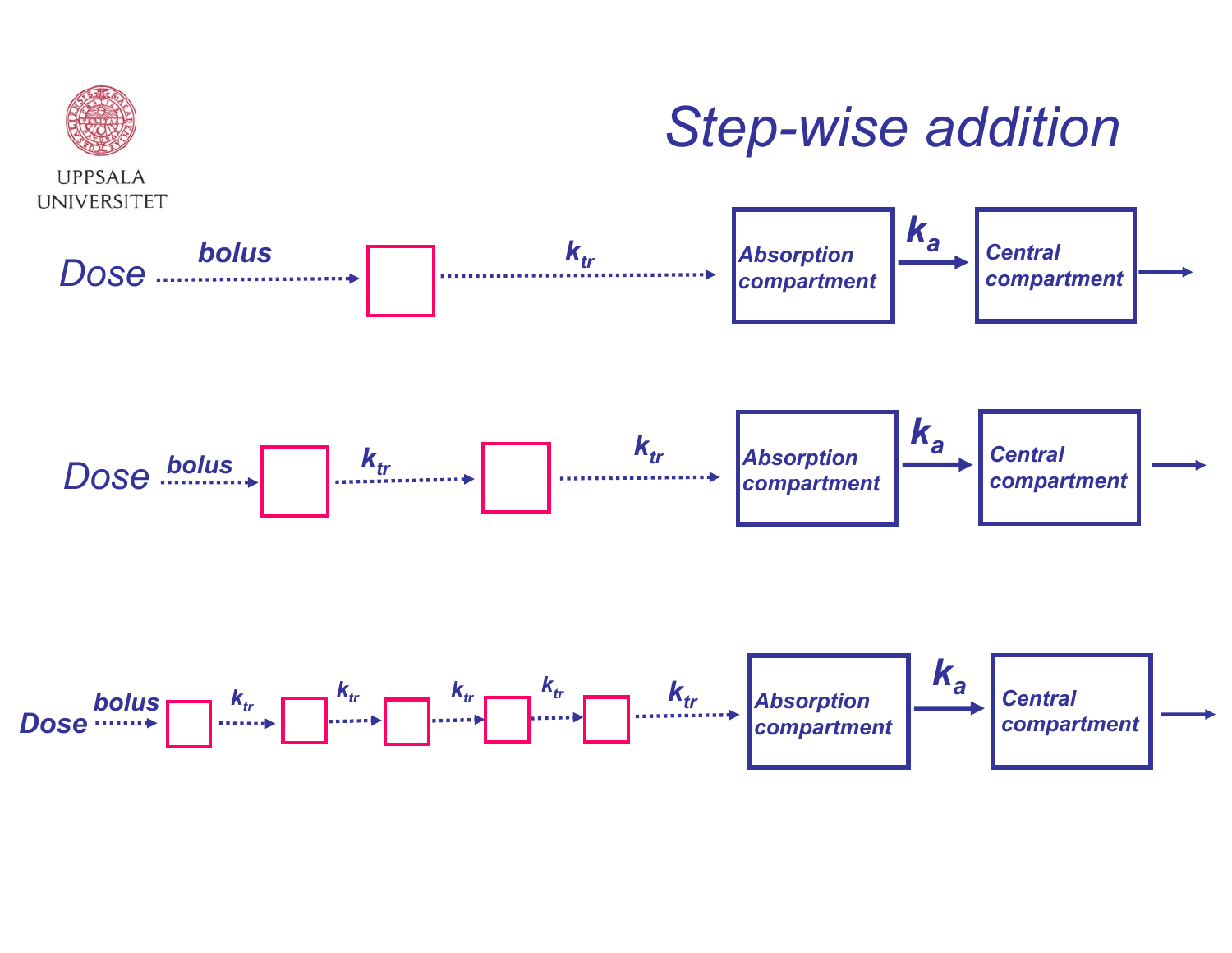![](_page_7_Figure_0.jpeg)

 $\dot{ }$ 

*Mathematical solution for this system:*

$$
a_n(t) = Dose \cdot \frac{(k_{tr} \cdot t)^n}{n!} \cdot e^{-ktr \cdot t} \qquad \text{is amount of drug in the number } t
$$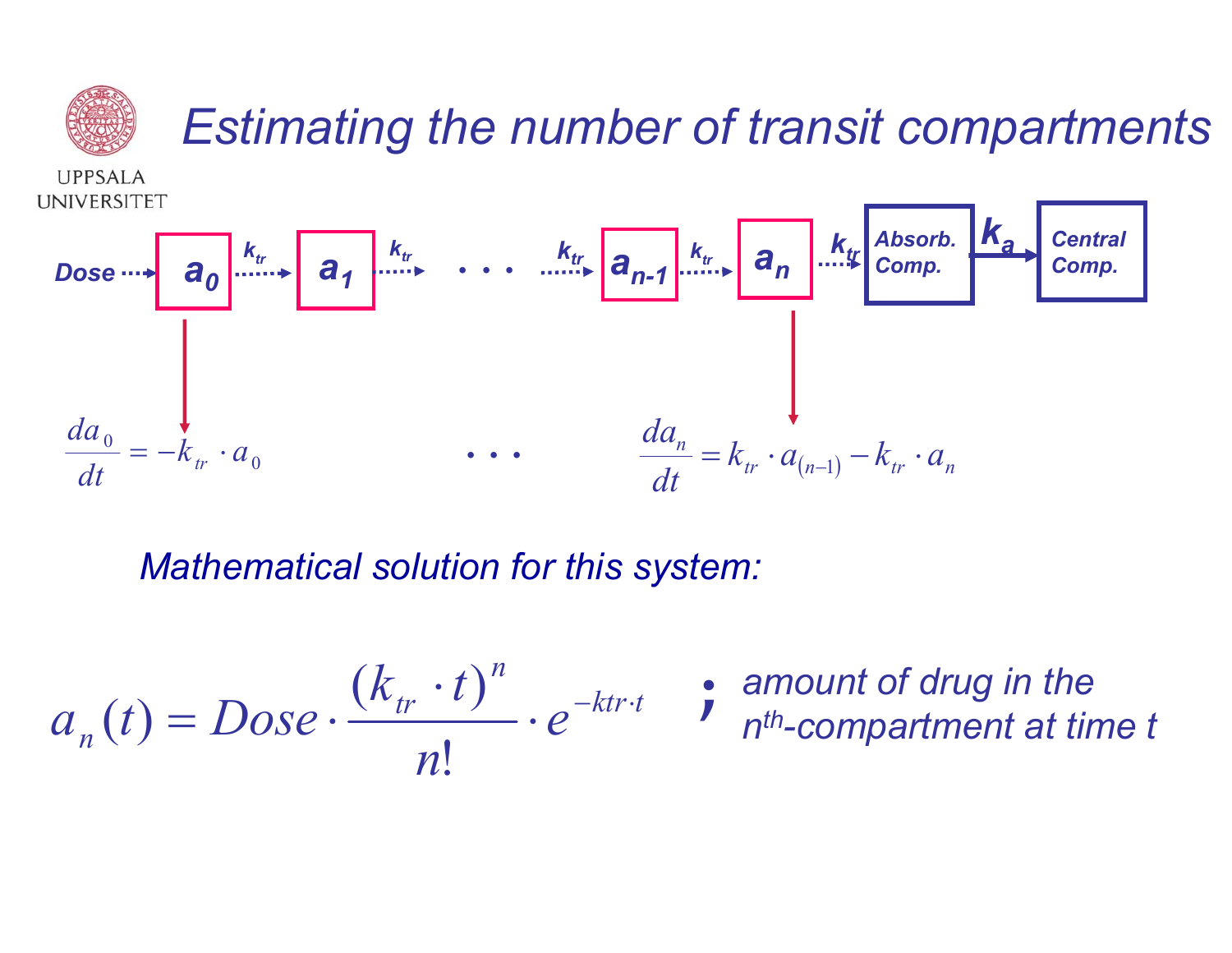![](_page_8_Picture_0.jpeg)

# *Implementation in NONMEM*

![](_page_8_Figure_2.jpeg)

Mean Transit Time to the absorption compartment:

$$
MTT = \frac{n+1}{k_{tr}}
$$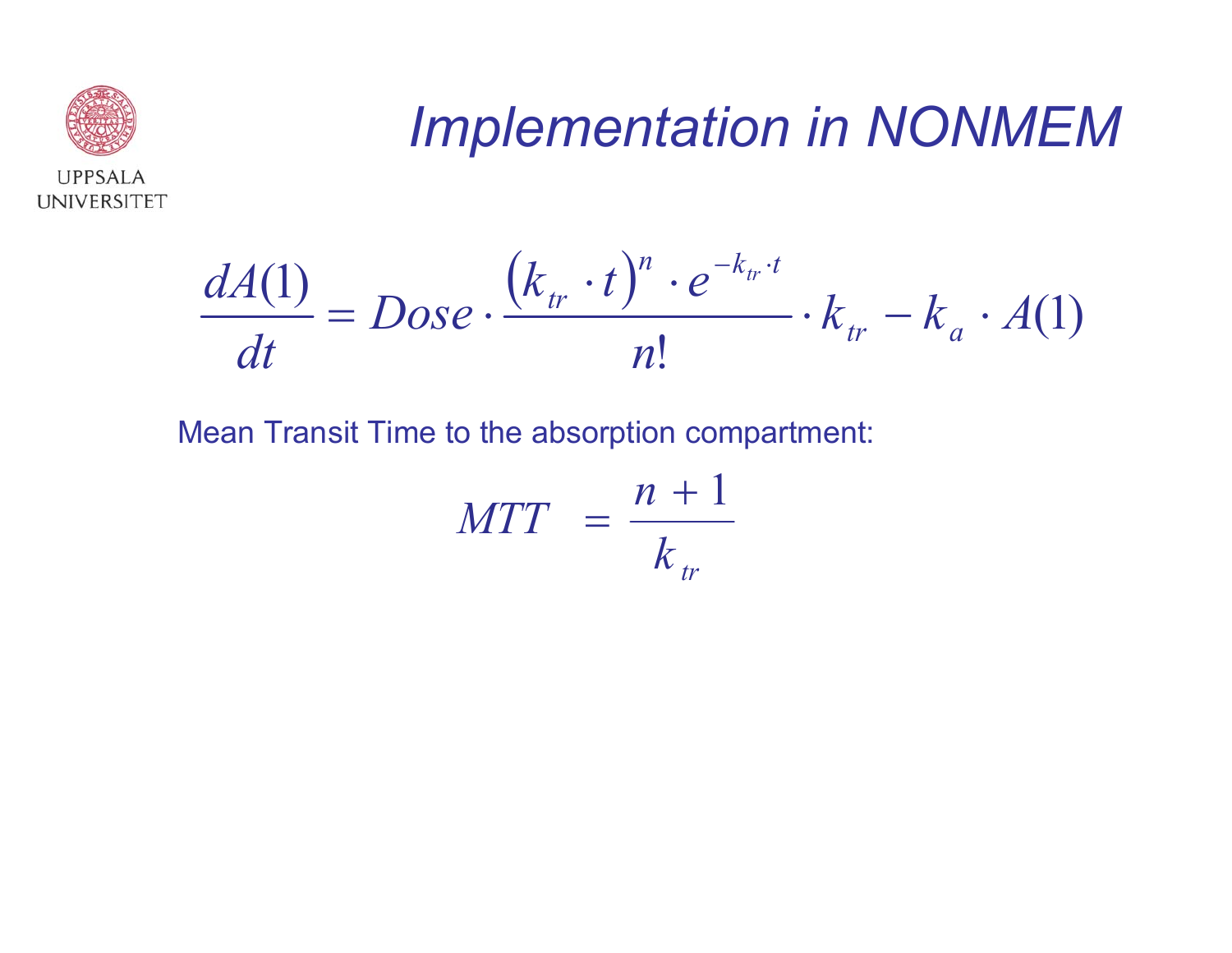![](_page_9_Figure_0.jpeg)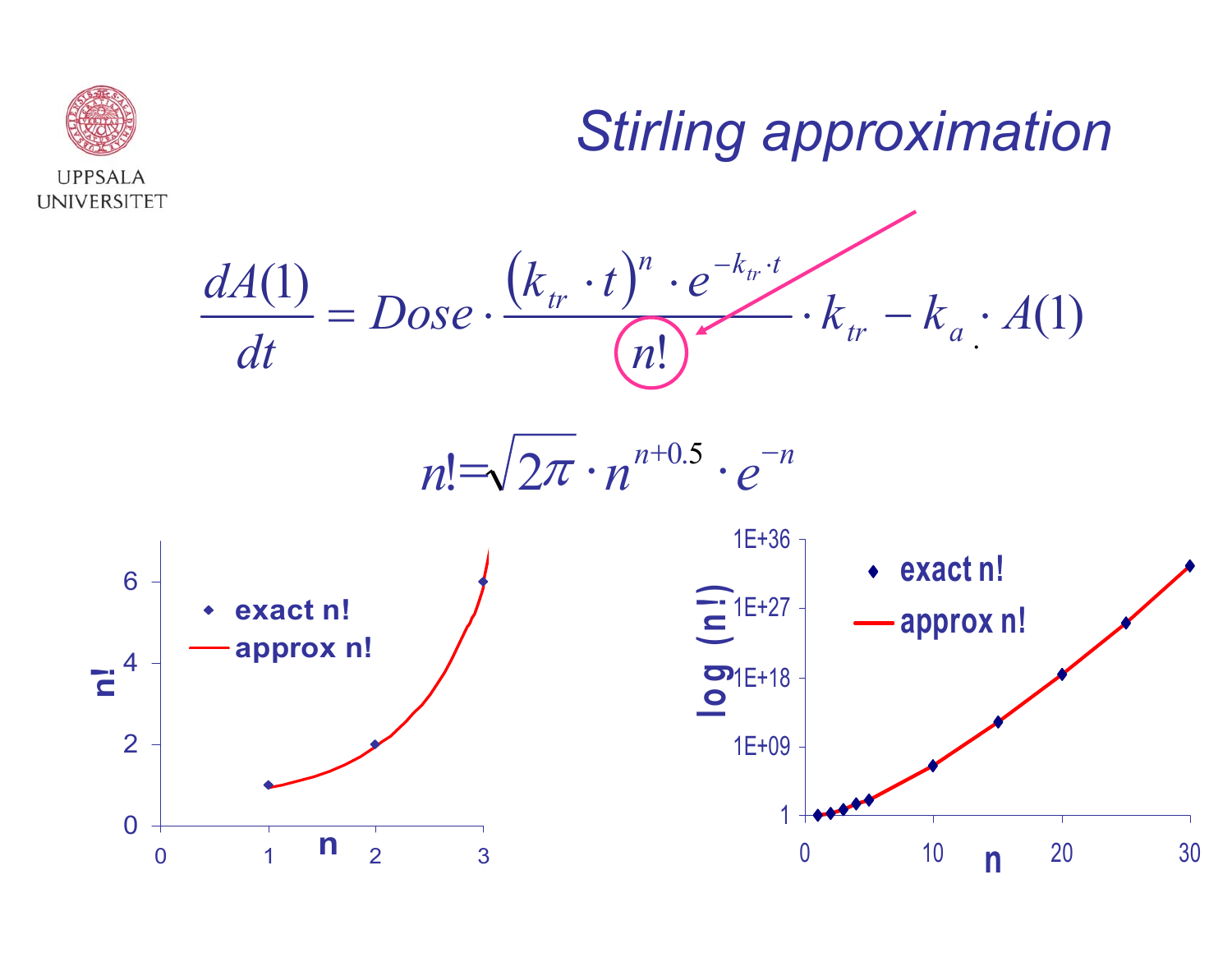![](_page_10_Picture_0.jpeg)

### *Simulation – concentration-time profile*

![](_page_10_Figure_2.jpeg)

![](_page_10_Figure_3.jpeg)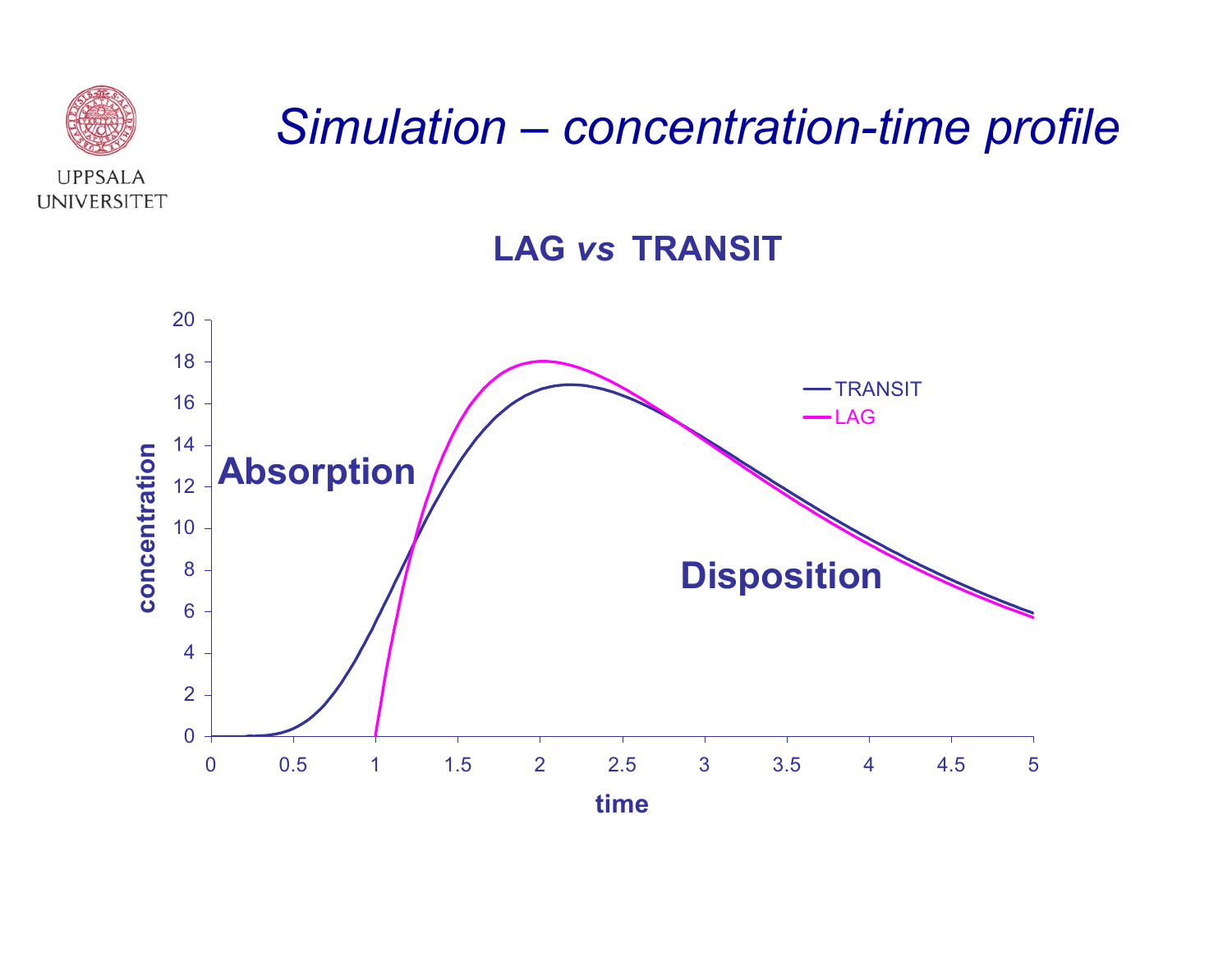![](_page_11_Figure_0.jpeg)

![](_page_11_Figure_1.jpeg)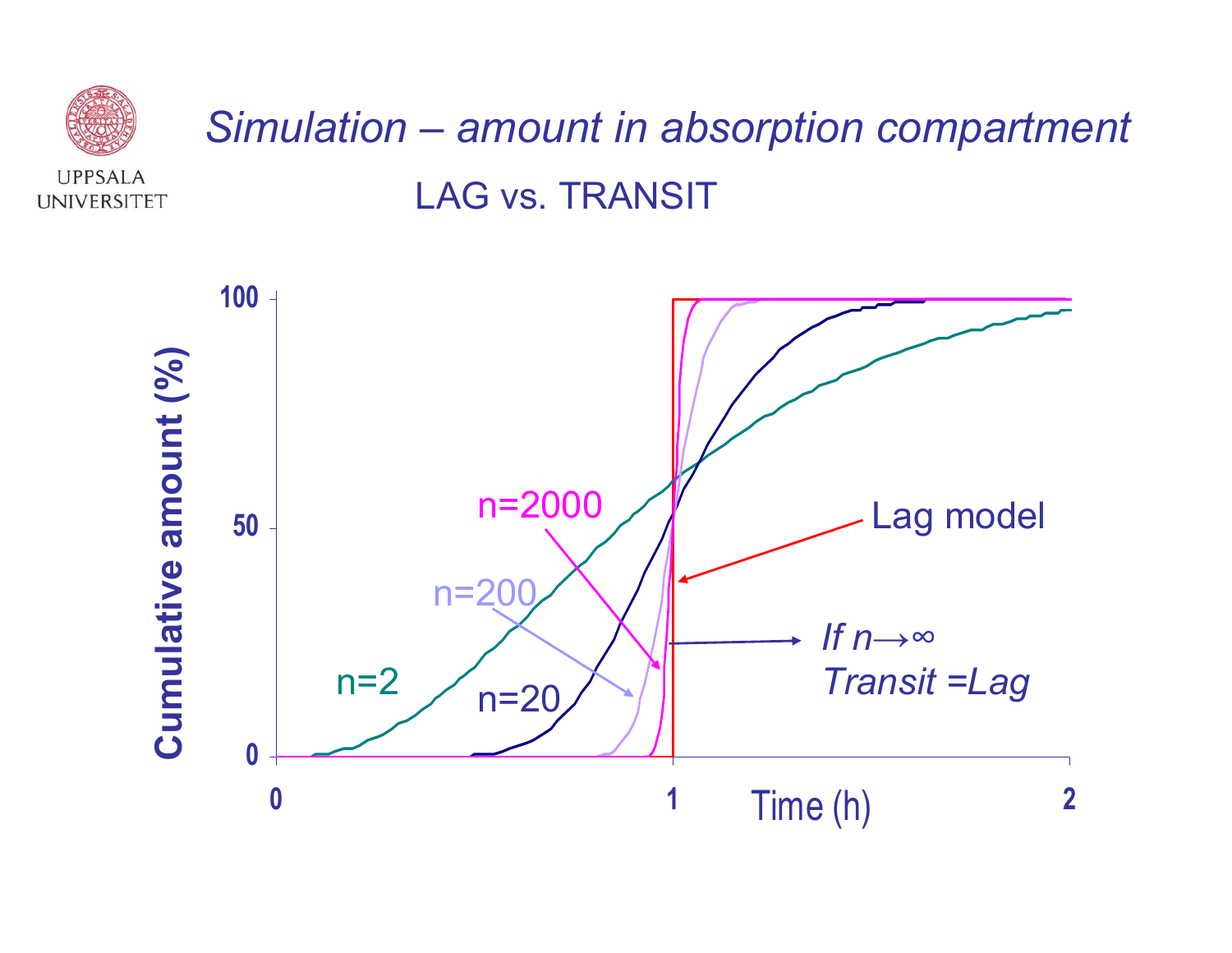![](_page_12_Picture_0.jpeg)

# *Application to data*

#### *Objective:*

• *to compare the performance of a TRANSIT model with the LAG model* 

#### *Data sets:*

•*glibenclamide, moxonidine, furosemide, amiloride*

*Method: Population analysis in NONMEM* 

#### *Goodness of fit:*

*By eye: Diagnostic graphs Numerical: Objective Function Value (OFV)*

#### *Example: glibenclamide*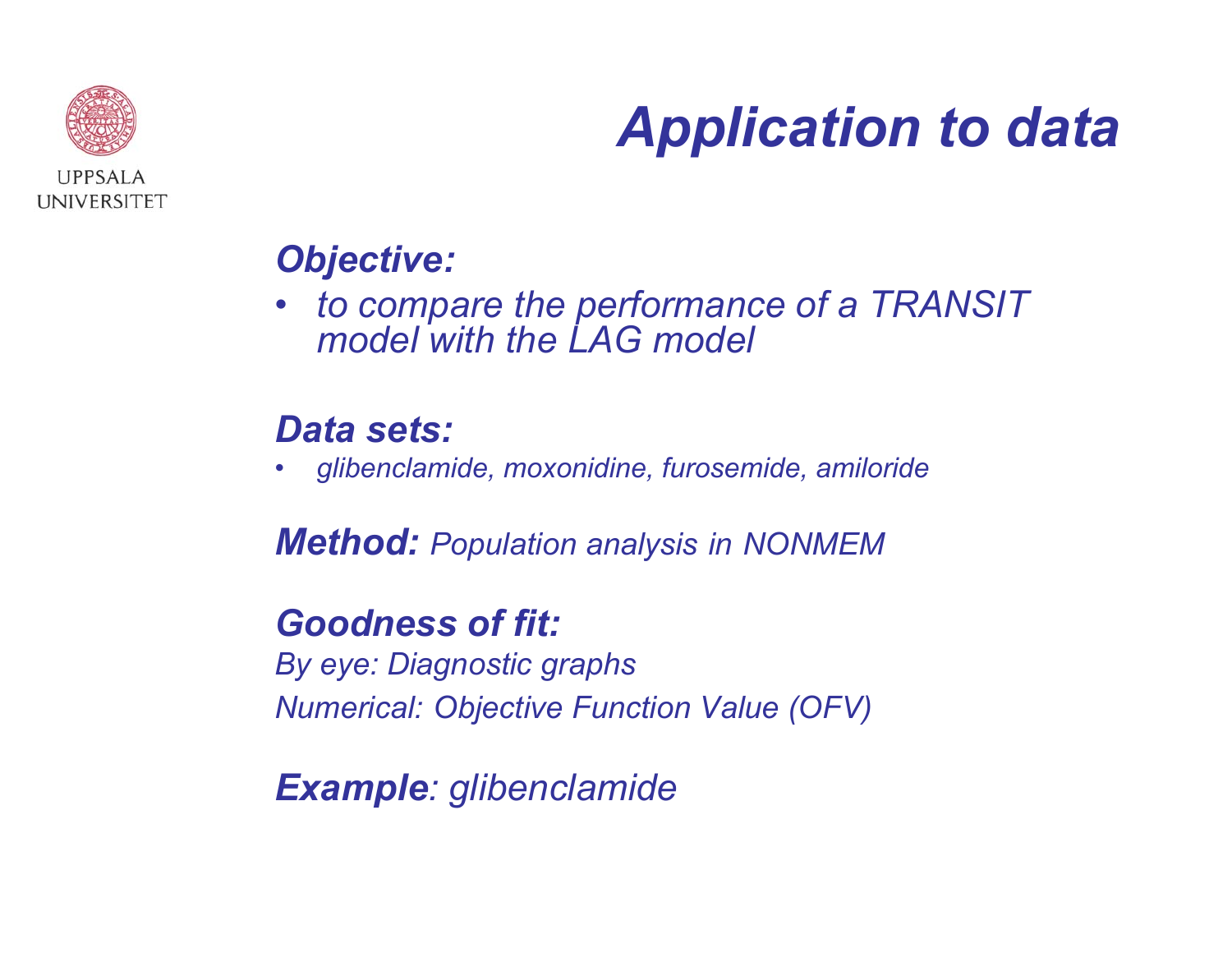![](_page_13_Picture_0.jpeg)

# *Glibenclamide - absorption*

![](_page_13_Figure_2.jpeg)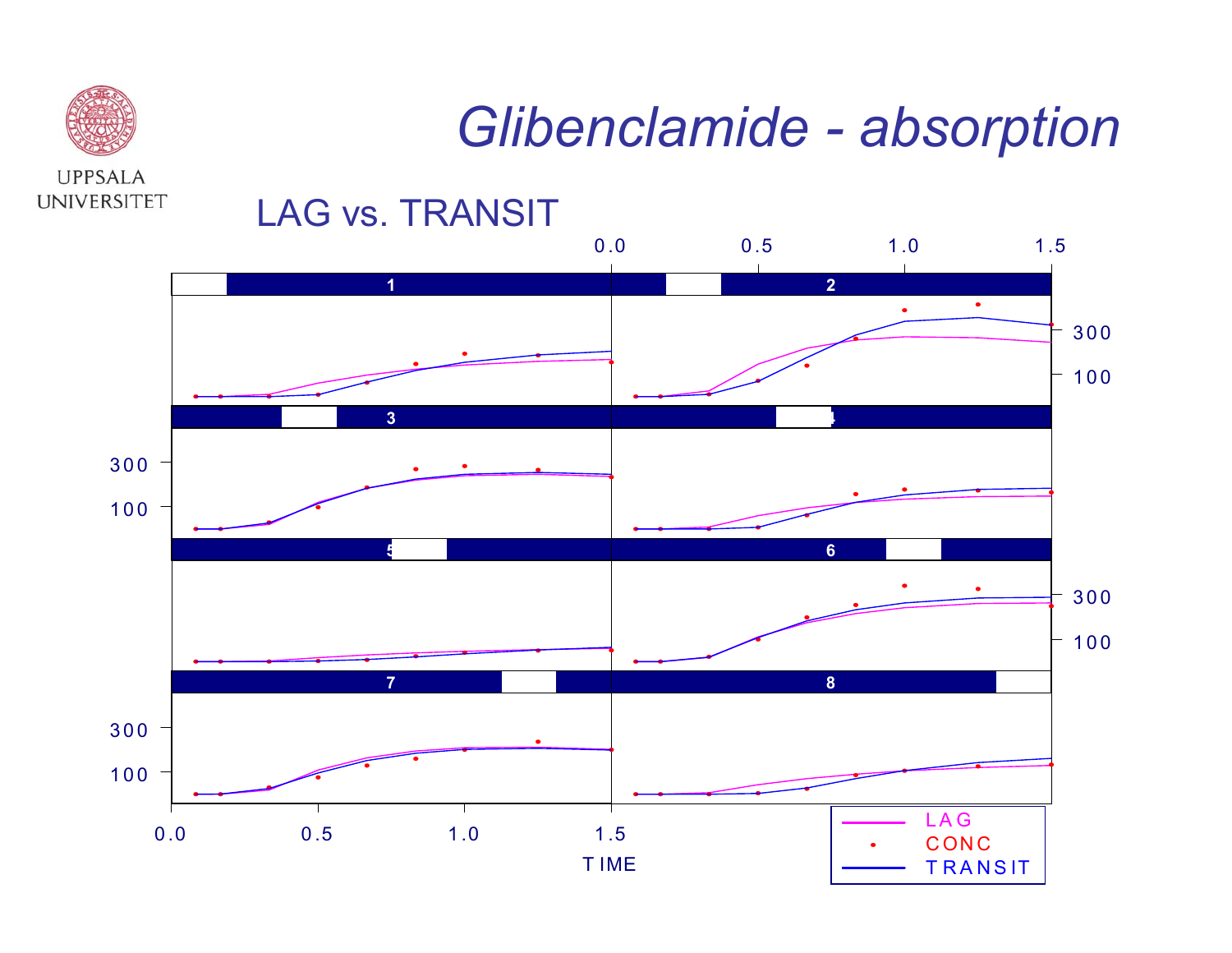## *Parameter Estimates*

| <b>UPPSALA</b><br>UNIVERSITET | <b>Est. (RSE %)</b> | <b>LAG model</b> |       | <b>TRANSIT model</b> |       | <b>TRANSIT model</b><br>IV(n) |       |
|-------------------------------|---------------------|------------------|-------|----------------------|-------|-------------------------------|-------|
|                               | <b>OFV</b>          | 1840             |       | 1676                 |       | 1649                          |       |
|                               | <b>Absorption</b>   |                  |       |                      |       |                               |       |
|                               | ka                  | 0.51             | (29)  | 0.626                | (27)  | 0.652                         | (31)  |
|                               | $t_{lag}$ / MTT     | 0.306            | (2.4) | 0.438                | (10)  | 0.458                         | (12)  |
|                               | F                   | 0.948            | (11)  | 0.96                 | (9.8) | 0.959                         | (10)  |
|                               | $\mathsf{n}$        |                  |       | 23.3                 | (45)  | 22.9                          | (41)  |
|                               | IV(n)               |                  |       |                      |       | 89%                           | (57)  |
|                               | <b>IIV(LAG/MTT)</b> |                  |       | 29%                  | (18)  | 30%                           | (21)  |
|                               | <b>Disposition</b>  |                  |       |                      |       |                               |       |
|                               | $\boldsymbol{k}$    | 1.13             | (5)   | 1.14                 | (4.5) | 1.14                          | (4.3) |
|                               | V                   | 3.84             | (6.5) | 3.81                 | (6.1) | 3.79                          | (6)   |
|                               | <b>k23</b>          | 0.34             | (9.2) | 0.356                | (8.3) | 0.363                         | (8.3) |
|                               | <b>K32</b>          | 0.66             | (12)  | 0.681                | (11)  | 0.691                         | (12)  |

Estimation method: FOCE with interaction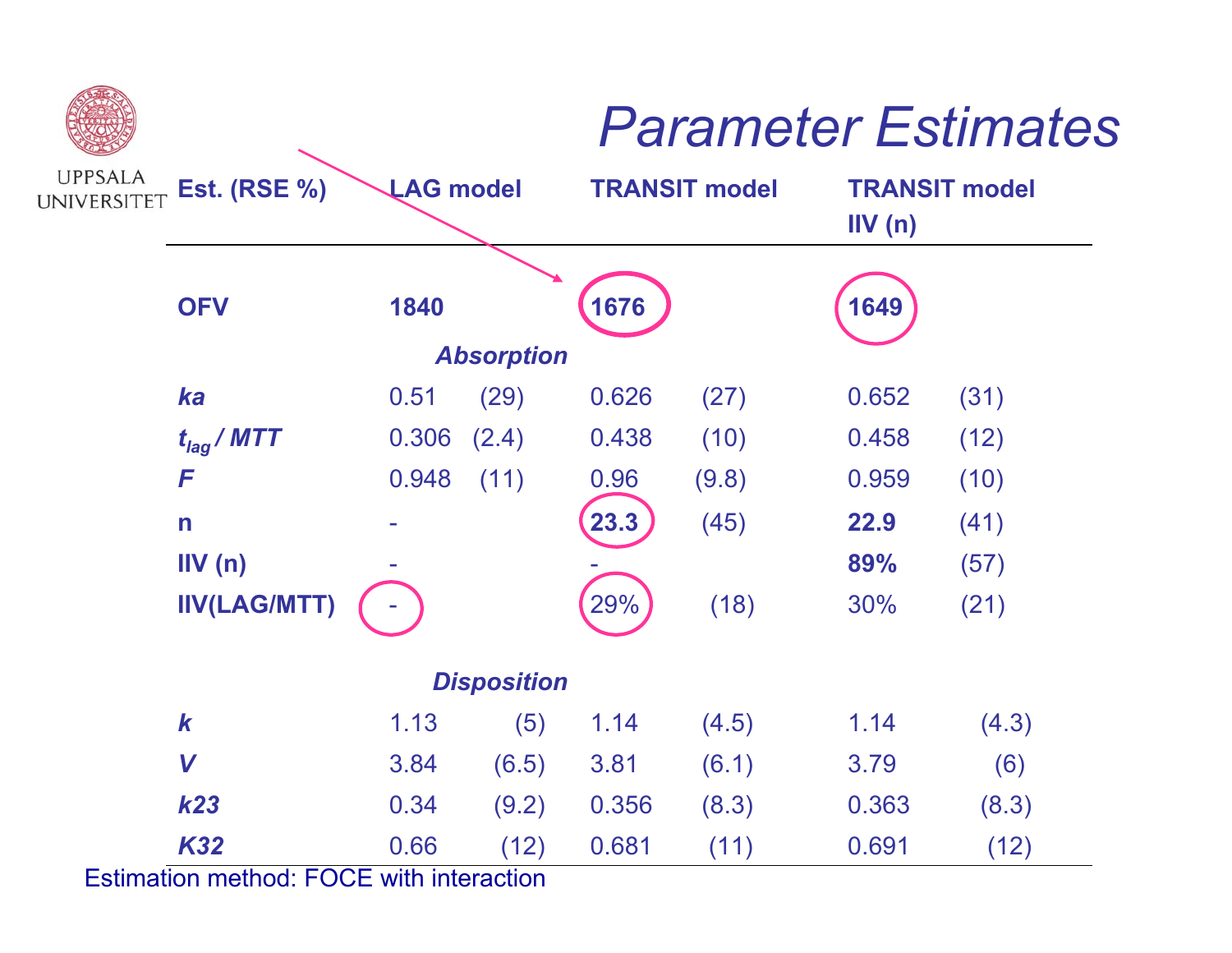![](_page_15_Picture_0.jpeg)

### *Goodness-of-fit*

![](_page_15_Figure_2.jpeg)

![](_page_15_Figure_3.jpeg)

FOCE with int eraction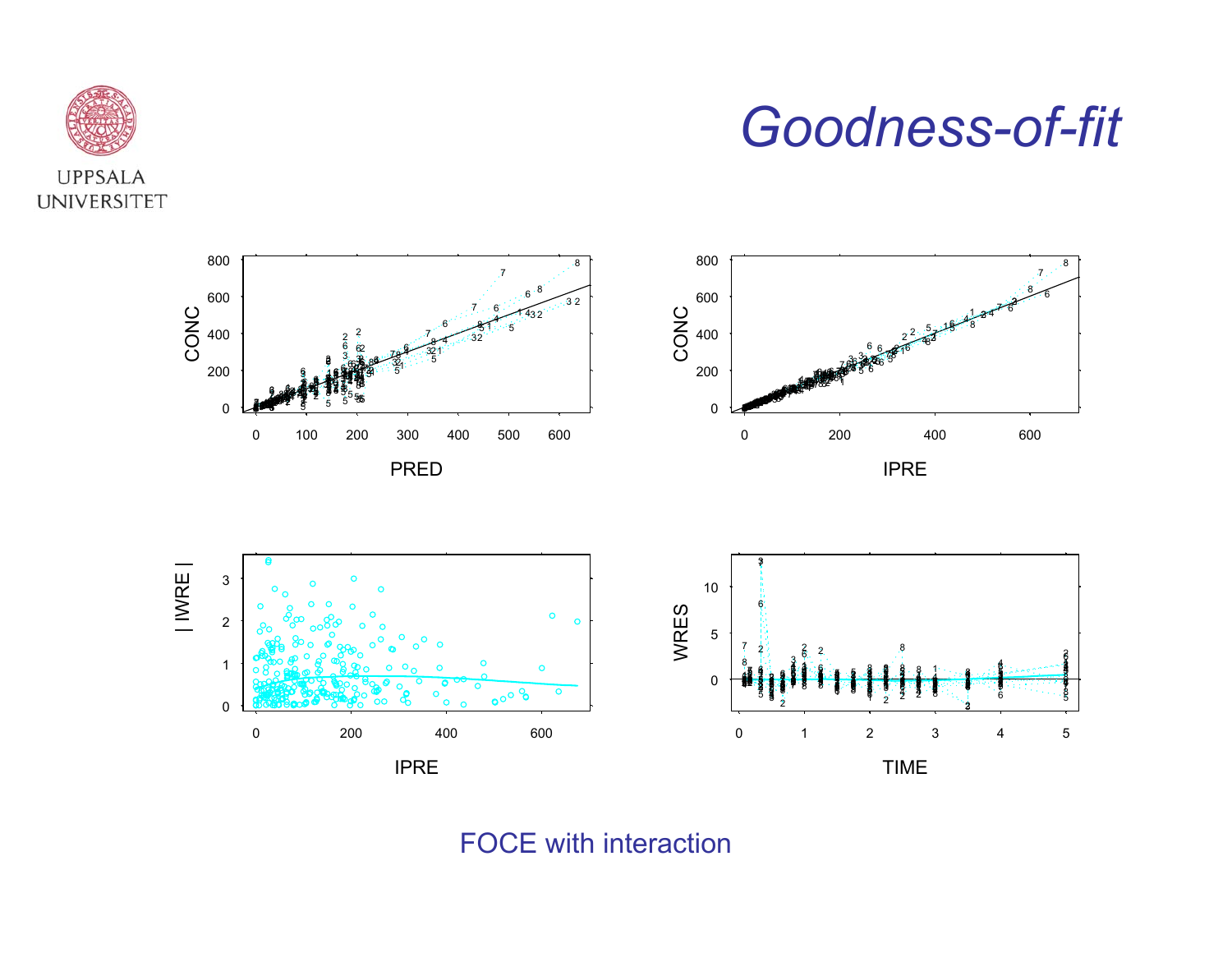![](_page_16_Picture_0.jpeg)

## *Stepwise addition vs. Estimation*

![](_page_16_Figure_2.jpeg)

Estimation method: FO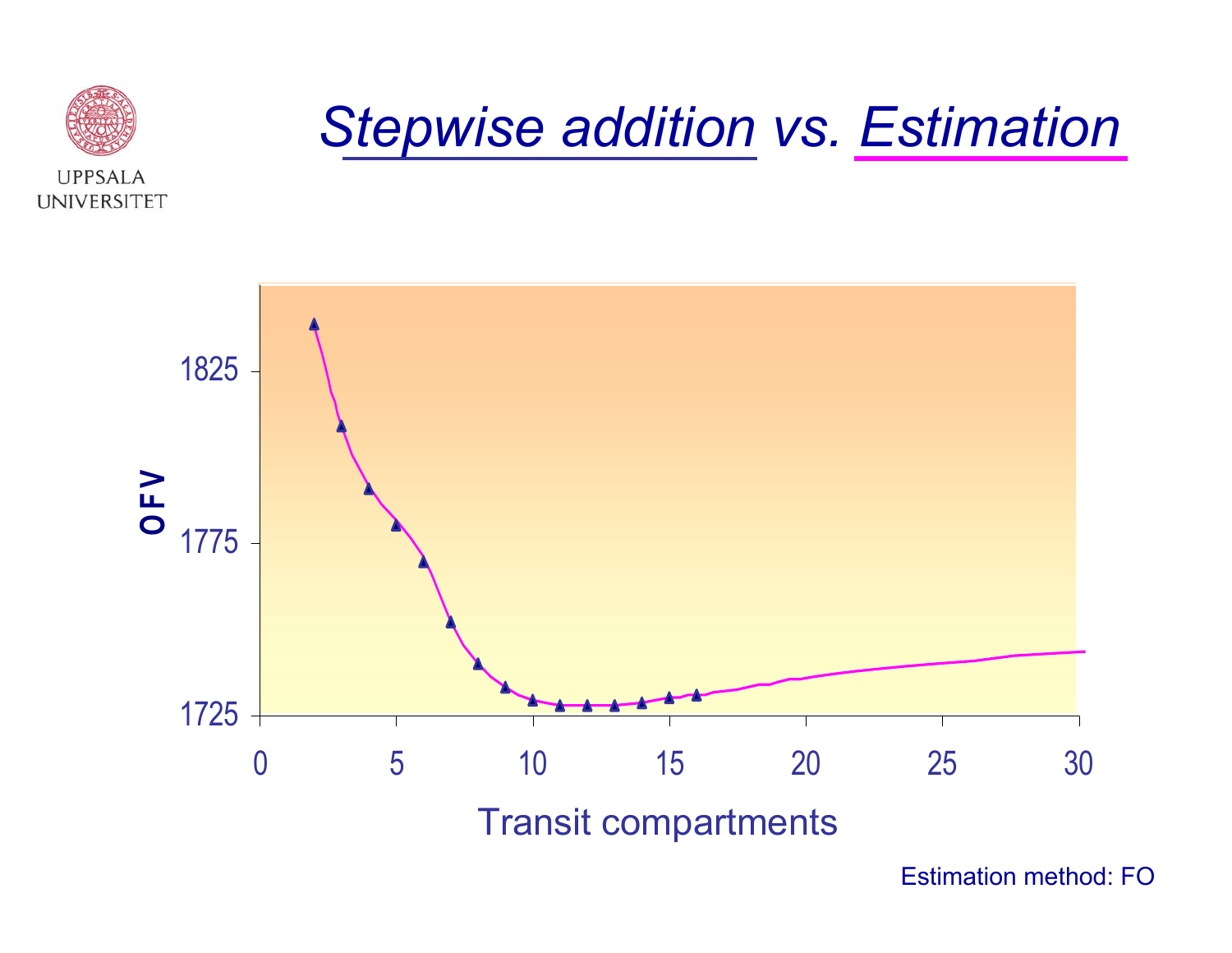![](_page_17_Figure_0.jpeg)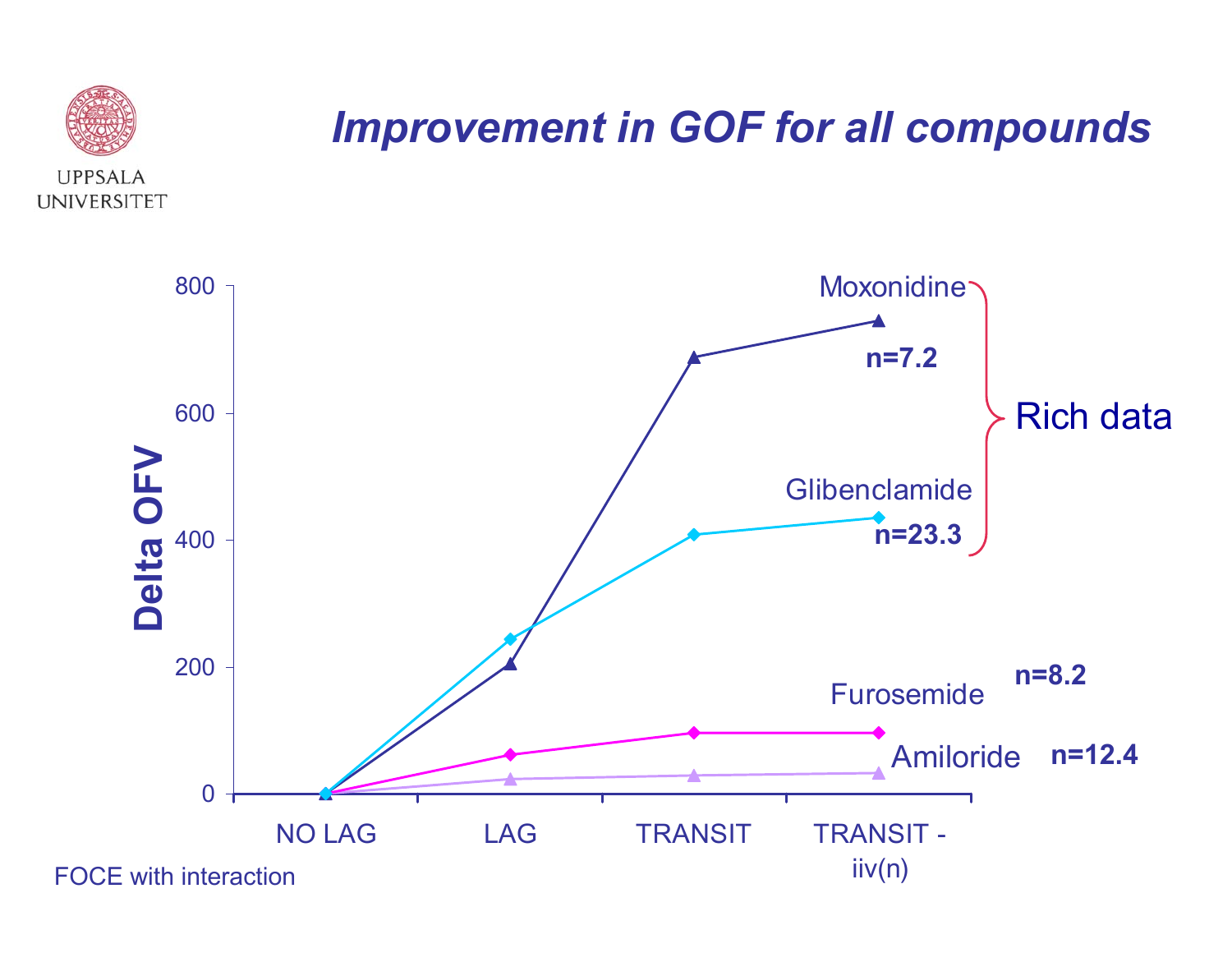![](_page_18_Picture_0.jpeg)

## *Estimates TRANSIT vs. LAG model*

**UPPSALA UNIVERSITET** 

![](_page_18_Figure_3.jpeg)

![](_page_18_Figure_4.jpeg)

FOCE with int eraction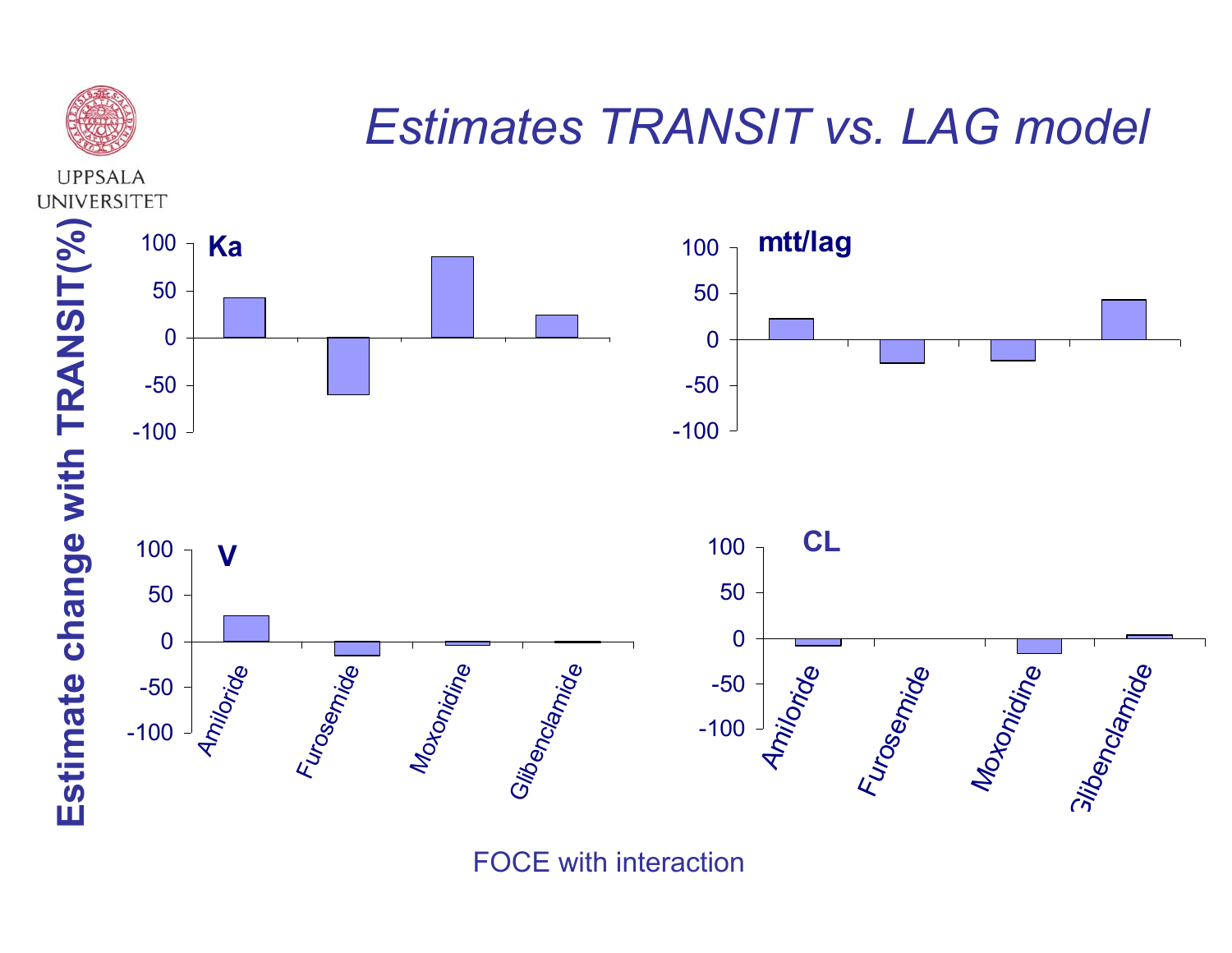### *Conclusion*

![](_page_19_Picture_1.jpeg)

## *Compared to the LAG model, the TRANSIT model:*

- 1. Provided a significantly better model fit due to a more accurate description of the absorption phase
- 2. Is not a change-point model and was numerically more stable
- 3. Non-trivial differences in parameter estimates